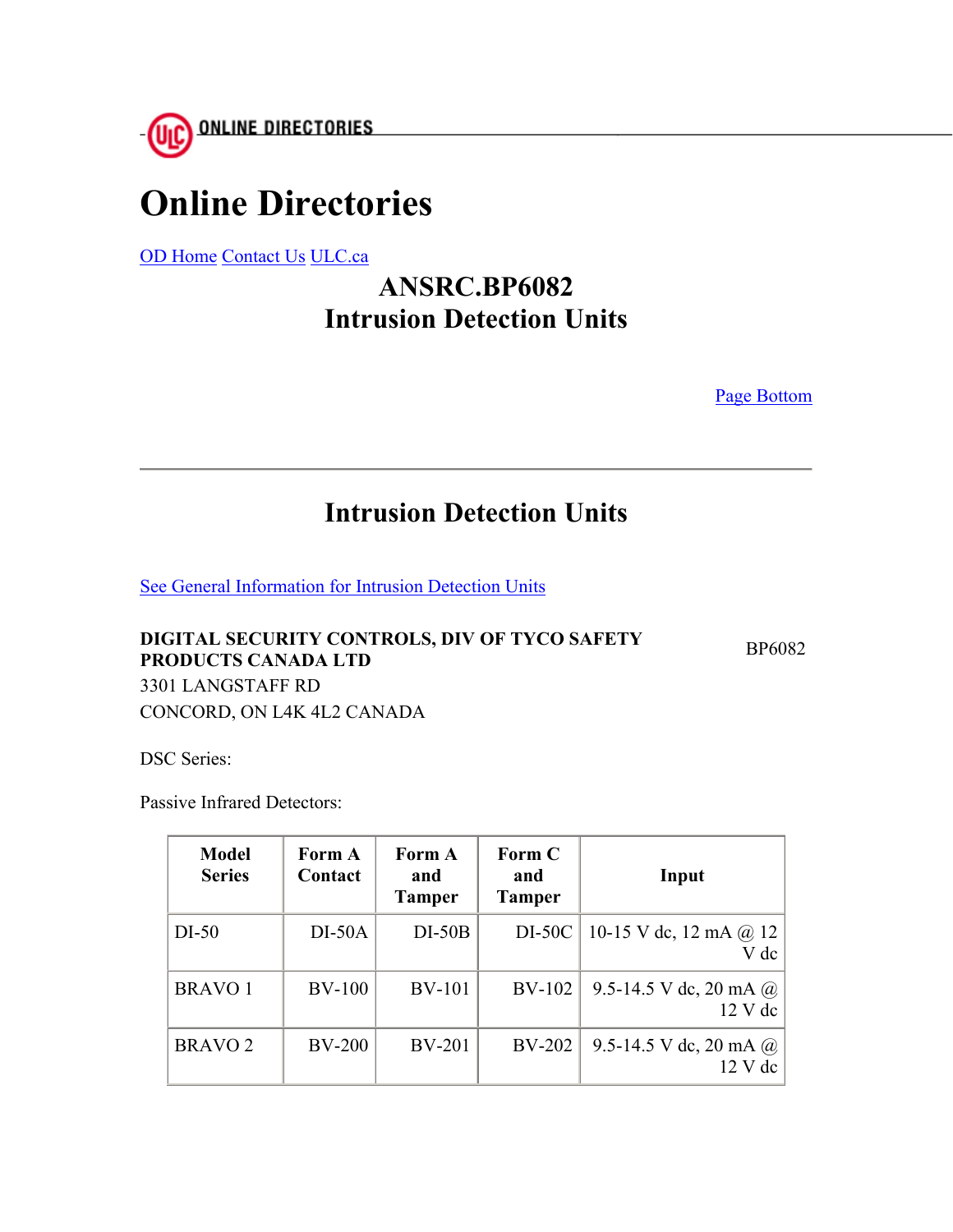| <b>BRAVO3</b>        | <b>BV-300</b>  | <b>BV-301</b>   | <b>BV-302</b>   | 9.5-14.5 V dc, 20 mA $@$<br>12 V dc      |
|----------------------|----------------|-----------------|-----------------|------------------------------------------|
| <b>BRAVO 3P</b>      | <b>BV-300P</b> | <b>BV-301P</b>  | <b>BV-302P</b>  | 9.5-14.5 V dc, 20 mA $@$<br>12 V dc      |
| <b>BRAVO 3D</b>      | <b>BV-300D</b> | <b>BV-301D</b>  | <b>BV-302D</b>  | 9.5-14.5 V dc, 18 mA $@$<br>12 V dc      |
| <b>BRAVO</b><br>3DP  | $BV-$<br>300DP | <b>BV-301DP</b> | <b>BV-302DP</b> | 9.5-14.5 V dc, 18 mA $\omega$<br>12 V dc |
| <b>BRAVO4</b>        | <b>BV-400</b>  | <b>BV-401</b>   | <b>BV-402</b>   | 9.5-14.5 V dc, 20 mA @<br>12 V dc        |
| <b>BRAVO 5</b>       | <b>BV-500</b>  | <b>BV-501</b>   | <b>BV-502</b>   | 9.5-14.5 V dc, 20 mA $@$<br>12 V dc      |
| <b>BRAVO 6</b>       | <b>BV-600</b>  | <b>BV-601</b>   | <b>BV-602</b>   | 9.5-14.5 V dc, 20 mA $@$<br>12 V dc      |
| <b>ENCORE 3</b>      | <b>EC-300</b>  | EC-301          | EC-302          | 9.5-14.5 V dc, 16 mA $@$<br>12 V dc      |
| <b>ENCORE</b><br>3D  | $EC-300D$      | EC-301D         | <b>EC-302D</b>  | 9.5-14.5 V dc, 16 mA $@$<br>12 V dc      |
| <b>ENCORE</b><br>3DP | EC-<br>300DP   | <b>EC-301DP</b> | <b>EC-302DP</b> | 9.5-14.5 V dc, 16 mA $@$<br>12 V dc      |
| <b>STRATA 3D</b>     | <b>ST-300D</b> | ST-301D         | ST-302D         | 9.5-14.5 V dc, 18 mA $@$<br>12 V dc      |

Combination Infrared/Microwave Detectors:

| <b>Model</b><br><b>Series</b> | Form A<br>Contact | Form A<br>and<br><b>Tamper</b> | Form C<br>and<br><b>Tamper</b> | Input                                     |
|-------------------------------|-------------------|--------------------------------|--------------------------------|-------------------------------------------|
| $F2-100$                      | $F2-100A$         | $F2-100B$                      | $F2-100C$                      | 10.2-14.5 V dc, 30 mA $\omega$<br>12 V dc |
| F2-100T                       | $F2-$<br>100AT    | F2-100BT                       | F2-100CT                       | 10.2-14.5 V dc, 30 mA $@$<br>$12$ V dc    |
| F <sub>2</sub> -101           | $F2-101A$         | $F2-101B$                      | F <sub>2</sub> -101C           | 10.2-14.5 V dc, 30 mA $@$<br>12 V dc      |
| <b>FORCE</b><br>2             | $F2-200$          | F <sub>2</sub> -201            | F2-202                         | 9.5-14.5 V dc, 30 mA $\omega$ 12<br>dc    |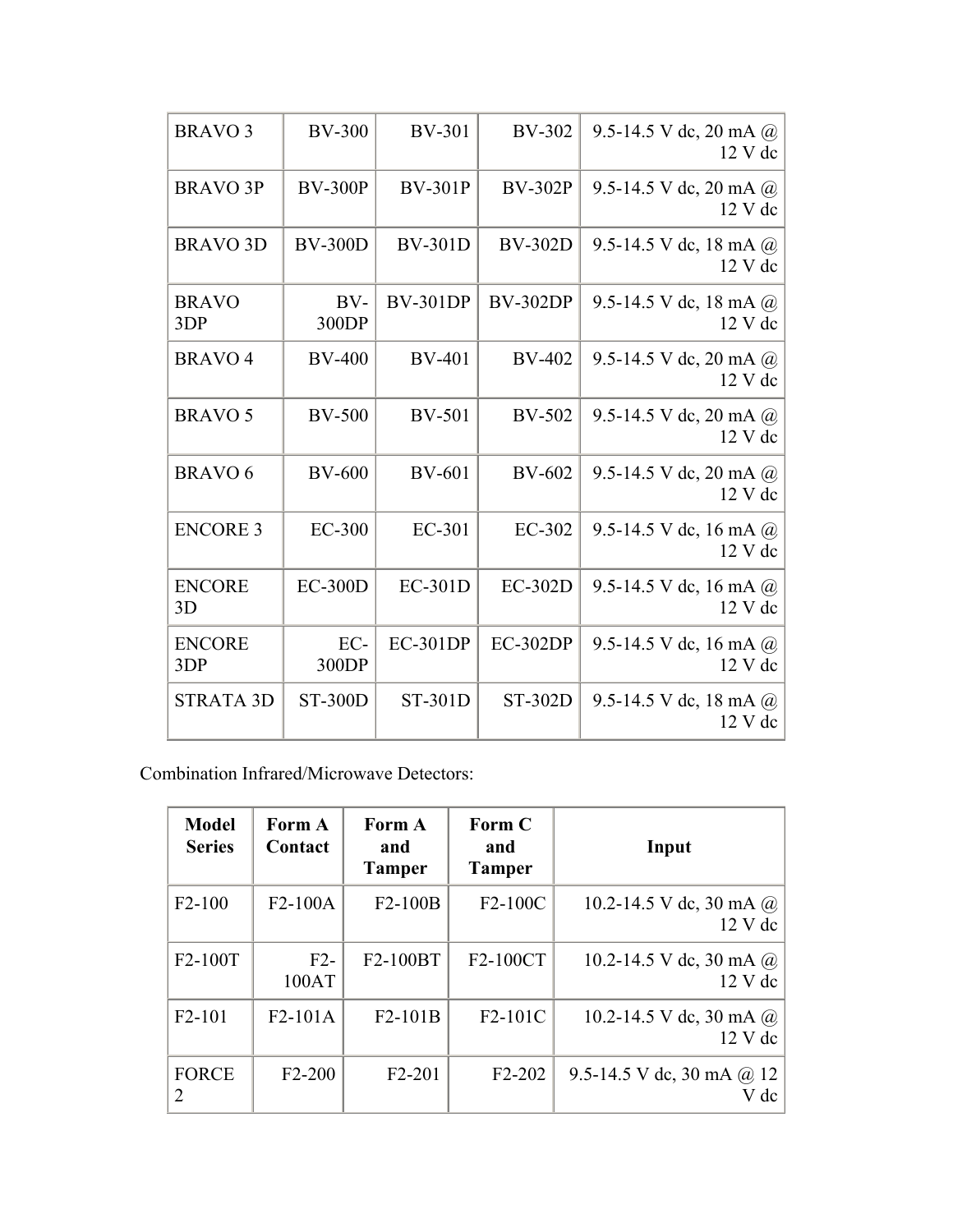| FORCE | $F2-210$ | $F2-211$ | F2-212   9.5-14.5 V dc, 30 mA @ 12  <br>V dc |
|-------|----------|----------|----------------------------------------------|
| FORCE | $F2-220$ | $F2-221$ | F2-222   9.5-14.5 V dc, 30 mA @ 12  <br>/ dc |

Glass Break Detectors:

|              | Series   Contact   | Model   Form A   Form A and  <br><b>Tamper</b> | Form C and<br><b>Tamper</b> | Input                                 |
|--------------|--------------------|------------------------------------------------|-----------------------------|---------------------------------------|
|              | $DG-50$   $DG-50A$ | $DG-50B$                                       |                             | DG-50C   10-15 V dc, 15 mA @ 12 V dc  |
| <b>AC100</b> | $AC-100$           | $AC-101$                                       |                             | $AC-102$   9-16 V dc, 25 mA @ 12 V dc |
| <b>AC500</b> | $AC-500$           | $AC-501$                                       |                             | $AC-502$   9-14 V dc, 24 mA @ 12 V dc |

Combination Infrared/Glass Break Detectors:

| <b>Model</b><br><b>Series</b> | Form A<br>Contact | Form A<br>and<br><b>Tamper</b> | Form C<br>and<br><b>Tamper</b> | Input                                      |
|-------------------------------|-------------------|--------------------------------|--------------------------------|--------------------------------------------|
| <b>BRAVO</b>                  | $BV-$<br>500GB    | $BV-501GB$                     |                                | BV-502GB   9-14 V dc, 38 mA @ 12 V  <br>dc |

Addressable Passive Infrared Detectors:

| <b>Model Series</b> | <b>Model</b>   | <b>Tamper</b> | Input                  |
|---------------------|----------------|---------------|------------------------|
| BRAVO <sub>3</sub>  | $AMB-300$      | Yes           | 11.6 - 12.6 V dc, 5 mA |
| BRAVO 5             | <b>AMB-500</b> | <b>Yes</b>    | 11.6 - 12.6 V dc, 5 mA |
| <b>BRAVO 6</b>      | $AMB-600$      | <b>Yes</b>    | 11.6 - 12.6 V dc, 7 mA |

Addressable Glass Break Detectors:

| <b>Model Series</b> | <b>Model</b> | <b>Tamper</b> | Input                  |
|---------------------|--------------|---------------|------------------------|
| ADDRESSABLE         | AMA-100      | Yes           | 11.6 - 12.6 V dc, 5 mA |

Wireless Passive Infrared Detectors:

| Model | del | <b>Tamper</b> | Input |
|-------|-----|---------------|-------|
|       |     |               |       |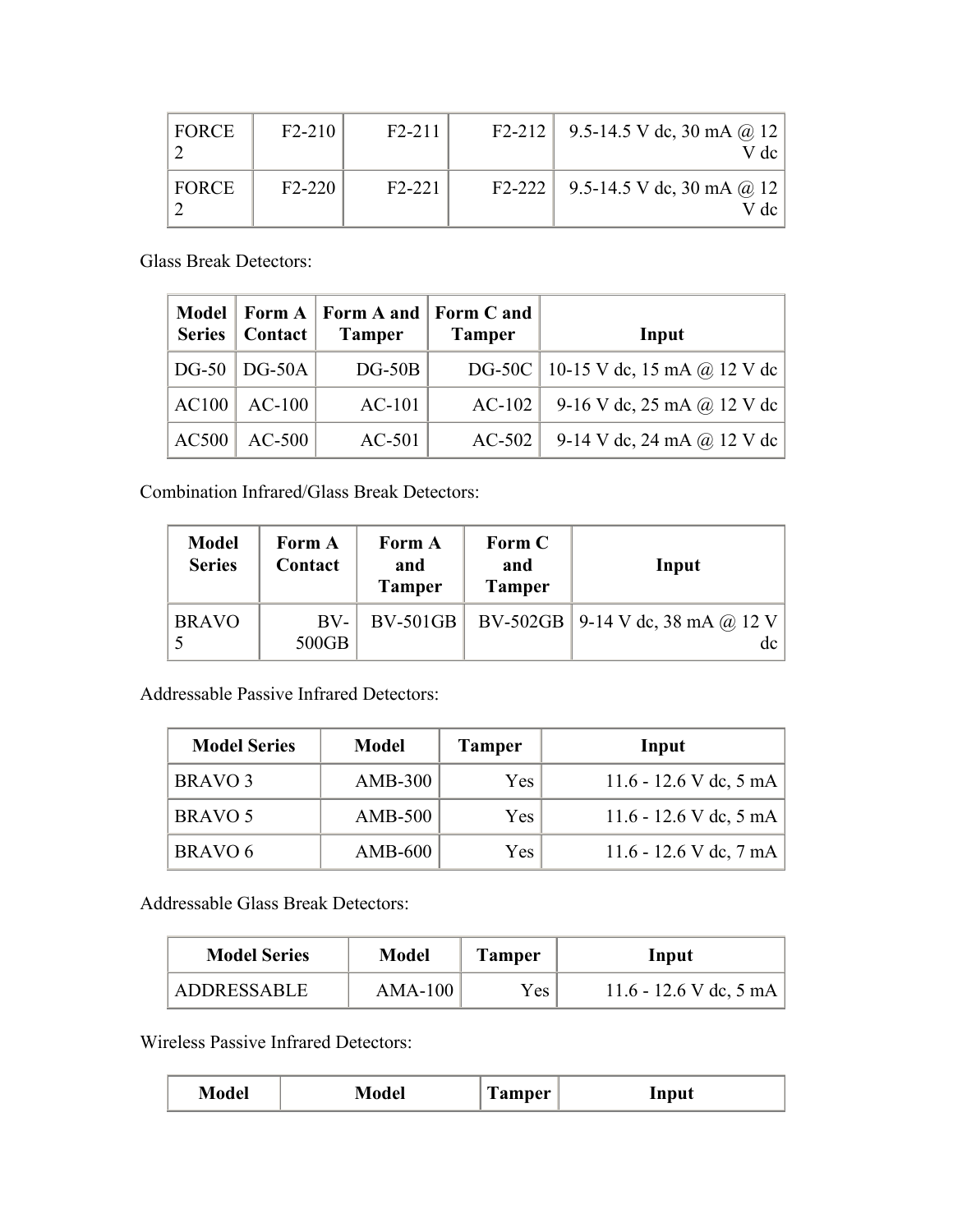| <b>Series</b>   |                               |                |                                            |
|-----------------|-------------------------------|----------------|--------------------------------------------|
| <b>WIRELESS</b> | <b>WLS-904</b>                | N <sub>0</sub> | 6 V dc (from $4*1.5$ V<br>'AAA' batteries) |
|                 | WLS-904P-433,                 |                | 6 V dc (from $3 V$<br>3EL123AP batteries)  |
|                 | <b>PWLS904PL-433</b>          |                | 6 V dc (from $3 V$<br>3EL123AP batteries)  |
|                 | <b>WLS-914</b>                | N <sub>o</sub> | 6 V dc (from 4*1.5 V 'AA'<br>batteries)    |
|                 | WLS-914-433, PWLS-<br>914-433 | N <sub>o</sub> | 6 Vdc (from $14*1.5$ V<br>'AAA' batteries) |
|                 | WLS-4904P, WLS-4904           |                | 3 V dc (from 3 V CR123)<br>battery)        |

Note: Model WLS-904 intended for residential type installations only. Partner Series:

Passive Infrared Detectors:

| <b>Model</b><br><b>Series</b> | Form A<br>Contact | Form A<br>and<br><b>Tamper</b> | Form C<br>and<br><b>Tamper</b> | Input                                         |
|-------------------------------|-------------------|--------------------------------|--------------------------------|-----------------------------------------------|
| <b>BRAVO<sub>2</sub></b>      | <b>PBV-200</b>    | <b>PBV-201</b>                 | <b>PBV-202</b>                 | 9.5-14.5 V dc, 20 mA $@$<br>$12 \text{ V}$ dc |
| <b>BRAVO3</b>                 | <b>PBV-300</b>    | <b>PBV-301</b>                 | <b>PBV-302</b>                 | 9.5-14.5 V dc, 20 mA $\omega$<br>12 V dc      |
| <b>BRAVO 3P</b>               | <b>PBV-300P</b>   | <b>PBV-301P</b>                | <b>PBV-302P</b>                | 9.5-14.5 V dc, 20 mA $\omega$<br>$12$ V dc    |
| <b>BRAVO 3D</b>               | <b>PBV-300D</b>   | <b>PBV-301D</b>                | <b>PBV-302D</b>                | 9.5-14.5 V dc, 18 mA $@$<br>$12V$ dc          |
| <b>BRAVO</b><br>3DP           | PBV-<br>300DP     | PBV-<br>301DP                  | PBV-<br>302DP                  | 9.5-14.5 V dc, 18 mA $@$<br>12 V dc           |
| <b>BRAVO 5</b>                | <b>PBV-500</b>    | <b>PBV-501</b>                 | <b>PBV-502</b>                 | 9.5-14.5 V dc, 20 mA $\omega$<br>12 V dc      |
| <b>BRAVO 6</b>                | <b>PBV-600</b>    | <b>PBV-601</b>                 | <b>PBV-602</b>                 | 9.5-14.5 V dc, 20 mA $@$<br>12 V dc           |
| <b>ENCORE 3</b>               | <b>PEC-300</b>    | <b>PEC-301</b>                 | <b>PEC-302</b>                 | 9.5-14.5 V dc, 16 mA $@$                      |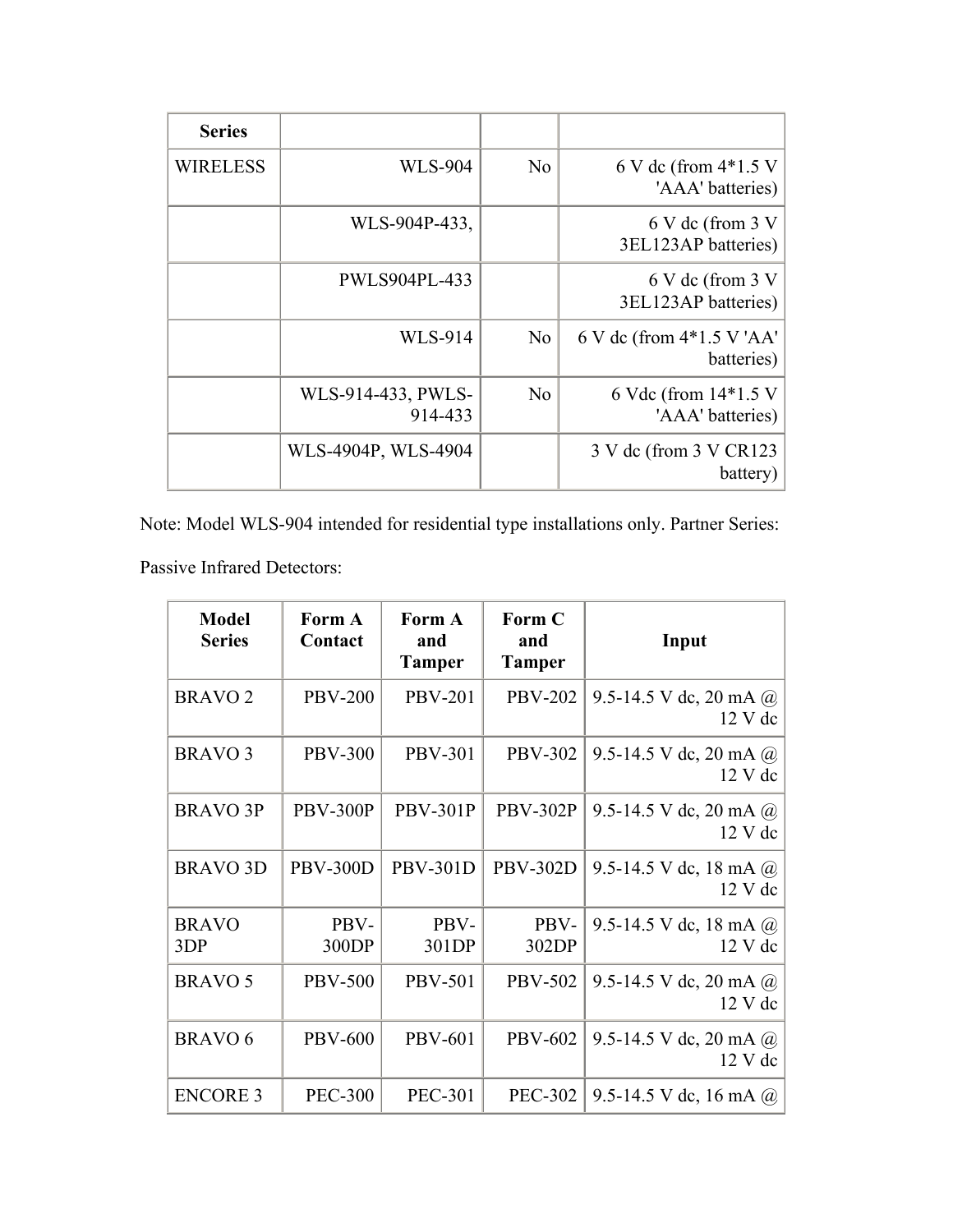|                      |                 |               |       | $12$ V dc                                                 |
|----------------------|-----------------|---------------|-------|-----------------------------------------------------------|
| <b>ENCORE</b><br>3D  | <b>PEC-300D</b> |               |       | PEC-301D   PEC-302D   9.5-14.5 V dc, 16 mA @<br>$12$ V dc |
| <b>ENCORE</b><br>3DP | PEC-<br>300DP   | PEC-<br>301DP | 302DP | PEC-   9.5-14.5 V dc, 16 mA $@$  <br>$12 \text{ V}$ dc    |

Combination Infrared/Microwave Detectors:

| <b>Model</b><br><b>Series</b> | Form A<br>Contact    | Form A<br>and<br>Tamper | Form C<br>and<br><b>Tamper</b> | Input                                    |
|-------------------------------|----------------------|-------------------------|--------------------------------|------------------------------------------|
| <b>FORCE</b><br>2             | $PF2-$<br><b>200</b> | PF2-201                 | PF2-202                        | 9.5-14.5 V dc, 30 mA $\omega$ 12<br>V dc |
| <b>FORCE</b><br>2             | $PF2-$<br>210        | PF2-211                 | PF2-212                        | 9.5-14.5 V dc, 30 mA $\omega$ 12<br>V dc |
| <b>FORCE</b><br>2             | $PF2-$<br>220        | PF2-221                 | PF2-222                        | 9.5-14.5 V dc, 30 mA $@$ 12<br>V dc      |

Glass Break Detectors:

| <b>Model</b><br><b>Series</b> | Form A<br>Contact | Form A<br>and<br><b>Tamper</b> | Form C<br>and<br><b>Tamper</b> | Input                                |
|-------------------------------|-------------------|--------------------------------|--------------------------------|--------------------------------------|
| <b>PAC100</b>                 | PAC-<br>100       | <b>PAC-101</b>                 | PAC-102                        | 9-16 V dc, 25 mA $\omega$ 12<br>V dc |
| <b>WLS-912</b>                | N <sub>0</sub>    |                                |                                | Battery operated; 4.5 V<br>dc        |
| <b>WLS912L-</b><br>433        |                   |                                |                                | 2 x CR123A $(3.0 V)$<br>battery)     |
| PWL912L-<br>433               |                   |                                |                                | 2 x CR123A $(3.0 V)$<br>battery)     |
| <b>PWLS-912</b>               | N <sub>0</sub>    |                                |                                | Battery operated; 4.5 V<br>dc        |

Combination Infrared/Glass Break Detectors:

| <b>NIQUEL</b> | ۱rm | 40rm A | 'orm C |  |
|---------------|-----|--------|--------|--|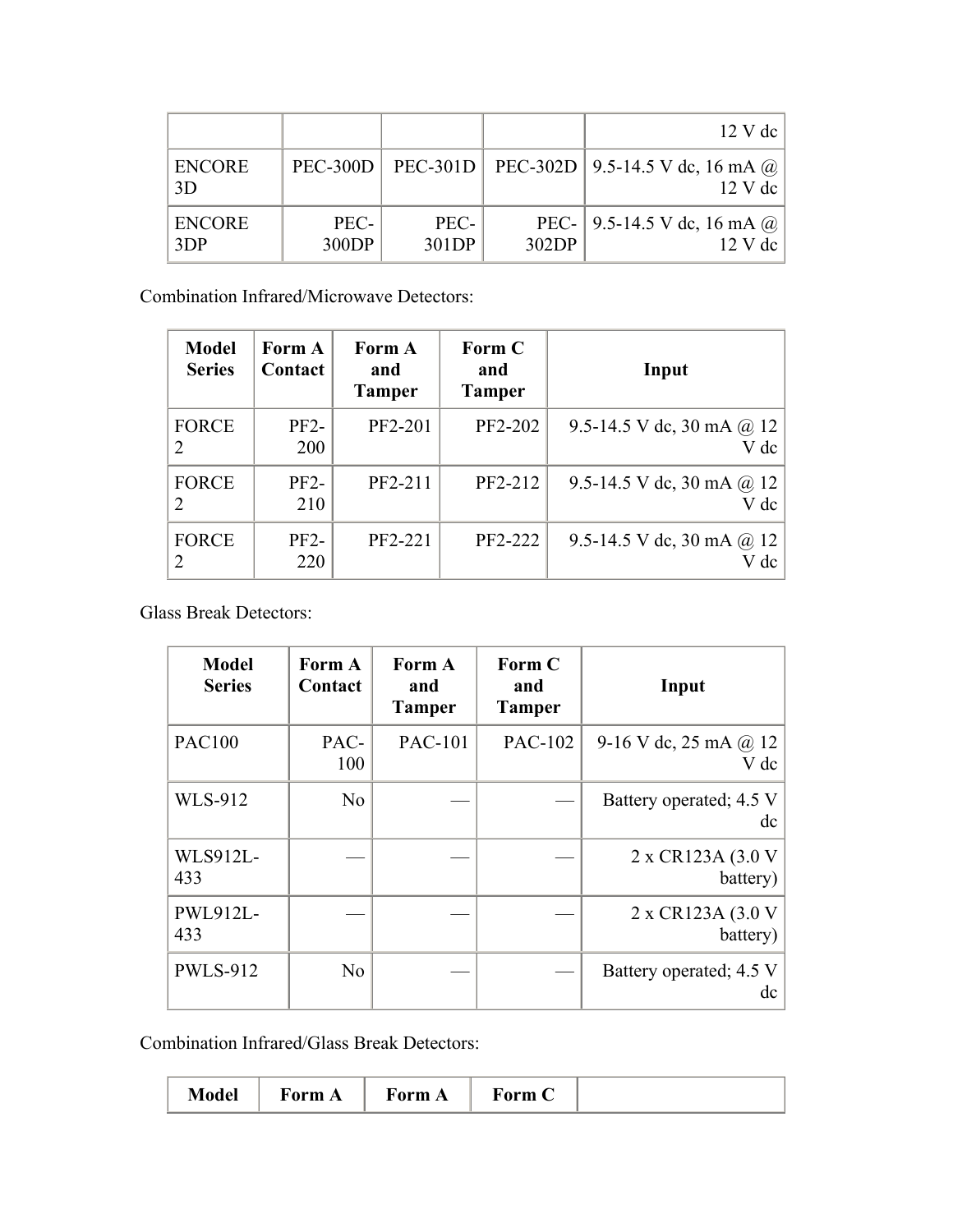| <b>Series</b> | Contact | and<br><b>Tamper</b> | and<br><b>Tamper</b> | Input                 |
|---------------|---------|----------------------|----------------------|-----------------------|
| <b>BRAVO</b>  | PBV-    | PBV-                 | PBV-                 | 9-14 V dc, 38 mA @ 12 |
|               | 500GB   | 501GB                | 502GB                | V dc                  |

Addressable Passive Infrared Detectors:

| <b>Model Series</b> | <b>Model</b>    | <b>Tamper</b> | Input                  |
|---------------------|-----------------|---------------|------------------------|
| BRAVO <sub>3</sub>  | <b>PAMB-300</b> | <b>Yes</b>    | 11.6 - 12.6 V dc, 5 mA |
| BRAVO 5             | <b>PAMB-500</b> | <b>Yes</b>    | 11.6 - 12.6 V dc, 5 mA |
| BRAVO 6             | <b>PAMB-600</b> | Yes           | 11.6 - 12.6 V dc, 7 mA |

Addressable Glass Break Detectors:

| <b>Model Series</b> | Model           | <b>Tamper</b> | Input                  |
|---------------------|-----------------|---------------|------------------------|
| <b>ADDRESSABLE</b>  | <b>PAMA-100</b> | <b>Yes</b>    | 11.6 - 12.6 V dc, 5 mA |

Wireless Passive Infrared Detectors:

| <b>Model</b><br><b>Series</b> | <b>Model</b>            | <b>Tamper</b>  | Input                                        |
|-------------------------------|-------------------------|----------------|----------------------------------------------|
| <b>WIRELESS</b>               | PWLS-904, PWLS-<br>904P | No.            | $6$ V dc (from $4*1.5$ V 'AAA'<br>batteries) |
|                               | <b>PWLS-914</b>         | N <sub>0</sub> | 6 V dc (from $4*1.5$ V 'AA'  <br>batteries)  |

Wireless Keys:

| <b>Model Series</b> | Model      | <b>Tamper</b> | Input                       |
|---------------------|------------|---------------|-----------------------------|
| <b>WIRELESS</b>     | WLS919-433 | No.           | Two Lithium CR2030 Bateries |

Passive Infrared Detectors:

| <b>Model</b><br><b>Series</b> | Form A<br>and<br><b>Tamper</b> | Form C<br>and<br><b>Tamper</b> | Input |
|-------------------------------|--------------------------------|--------------------------------|-------|
|-------------------------------|--------------------------------|--------------------------------|-------|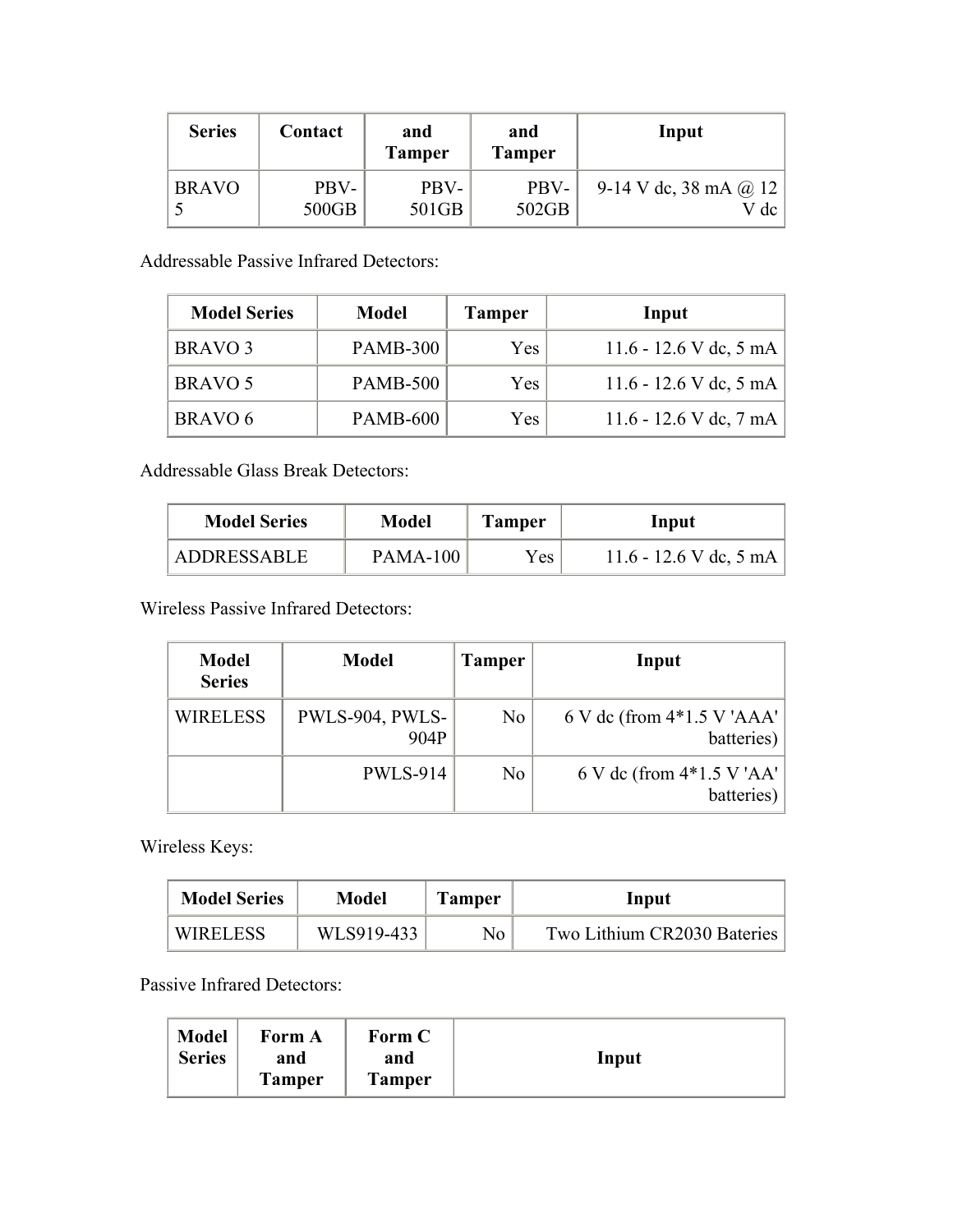| LC<br>1xx | $LC-100-PI$ | $LC-120-PI$ | 9.6-16 V dc, 12 mA                 |
|-----------|-------------|-------------|------------------------------------|
| $  LC-$   | $LC-101-$   | $LC-121-$   | 9.6-16 V dc, 115 mA max (B&M), 150 |
| 1xx       | <b>CAM</b>  | <b>CAM</b>  | mA max $(NSTC)$                    |

Combination Infrared/Microwave Detectors:

| <b>Model</b><br><b>Series</b> | Form A and<br><b>Tamper</b> | Form C and<br><b>Tamper</b> | Input                        |
|-------------------------------|-----------------------------|-----------------------------|------------------------------|
| $LC-1xx$                      | $LC-103-PIMSK$              | LC-123-PIMSK                | 9.6-16 V dc, $25 \text{ mA}$ |
| $LC-1xx$                      | $LC-104-PIMW$               | $LC-124-PIMW$               | 9.6-16 V dc, $25 \text{ mA}$ |

Note: Model PWLS-904 intended for residential type installations only.

Last Updated on 2008-05-15

Questions? Notice of Disclaimer Page Top

#### Copyright © 2008 Underwriters' Laboratories of Canada®

The appearance of a company's name or product in this database does not in itself assure that products so identified have been manufactured under ULC's Follow-Up Service. Only those products bearing the ULC Mark should be considered to be Listed and covered under ULC's Follow-Up Service. Always look for the Mark on the product.

ULC permits the reproduction of the material contained in the Online Certification Directory subject to the following conditions: 1. The Guide Information, Designs and/or Listings (files) must be presented in their entirety and in a non-misleading manner, without any manipulation of the data (or drawings). 2. The statement "Reprinted from the Online Certifications Directory with permission from Underwriters' Laboratories of Canada" must appear adjacent to the extracted material. In addition, the reprinted material must include a copyright notice in the following format: "Copyright © 2008 Underwriters' Laboratories of Canada®"